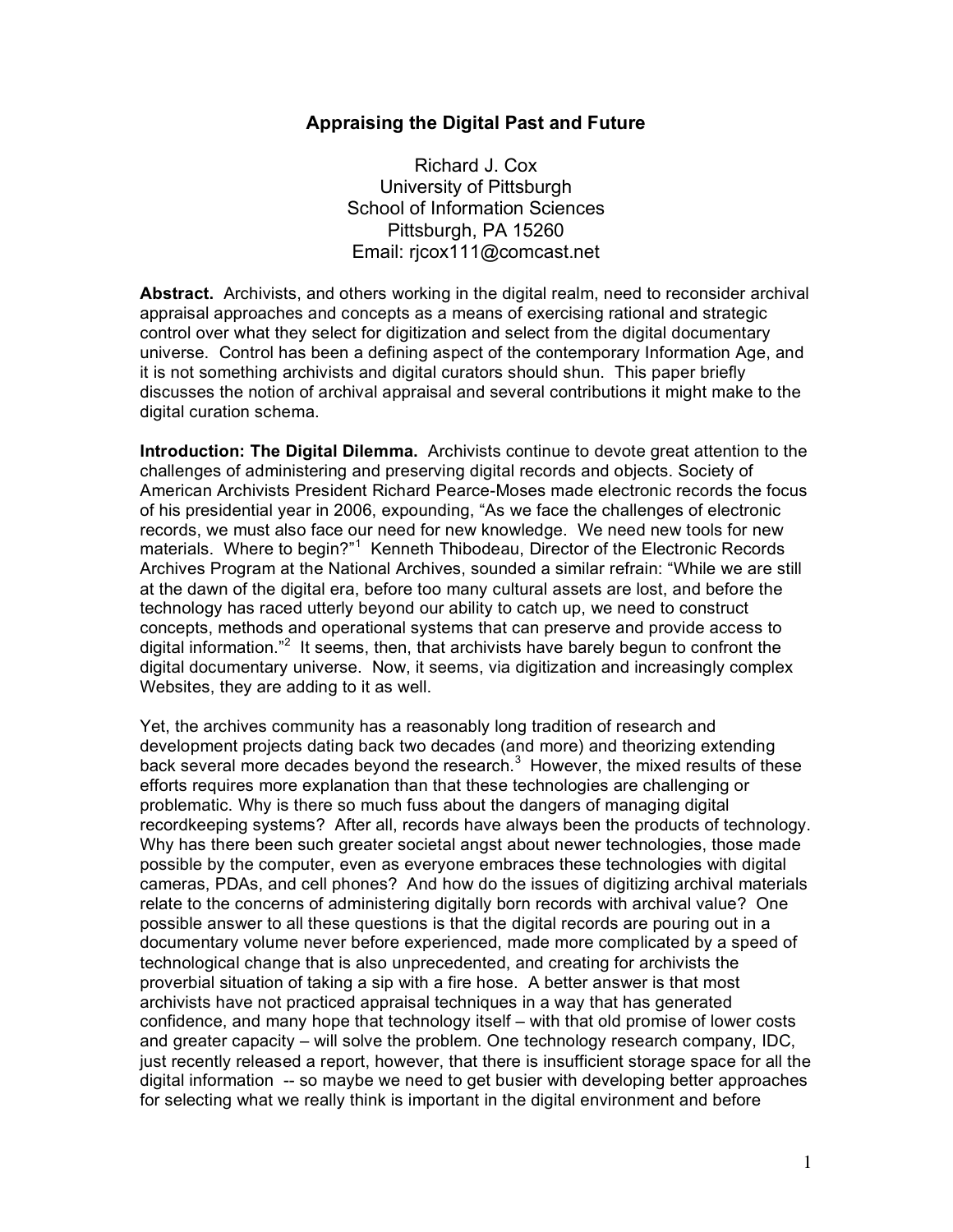## contributing to it.<sup>4</sup>

The writings by archivists and records managers about organizational use of information technologies and their impact on records and recordkeeping gives the impression of a great unstoppable force propelled by the immense capabilities of the always new and ever emerging technologies. Archivists tend to worry about the impact of these technologies on their ability to preserve the historical records of organizations and society – and they should worry, since we know that new technologies regularly die. $5$ Each new medium arrives with the promise of new technology, but it soon generates a fear of loss. As a result, the records professions always seem to be a bit out of step, or off-balance, with how organizations are employing the information technologies. And, to a certain extent, archivists have gone down the same route as others, adopting the new technologies for an array of practical ends and only later worrying about the implications of something called digital curation (well, so, yes, this is just human nature).

Some of these concerns derive from the extensive hype that has been a part of the socalled modern Information Age since its earliest days. Technologists and vendors continually predict the immense impact of the continuing evolution of the computer and software applications, and they often define the issues and make their prognostications based on the technology itself. Social commentators and critics often examine the role of technology as a necessary evil, comparing the hype to reality and looking everywhere for where the technologies cause problems or fail to deliver on promises (no matter how far-fetched the predictions have been). Archivists have usually latched onto these varying assessments, seeing the glass as either half-full or as half-empty, while not often developing realistic or rational means by which to assess the importance of information technology on their responsibilities. There is, of course, reality behind the half-empty glass, as electronic records management seems not to have kept pace with the technologies or the regulations and laws governing them.<sup>6</sup> Although progress is being made in working with digital records, as more case studies in electronic records management and digitization projects appear, there is still much archivists (at least those in the field facing the real day-to-day challenges) don't know.<sup>7</sup>

**Losing Control of the Record and Mission.** Our fascination with the control of information (compounded by the immense hype associated with this digital age) may have obscured a clear sense of the record and the reasons why records are important (accountability, evidence, and memory). Archivists and other informational professionals, deciding to enhance their knowledge about the issues related to administering digital materials, have faced a daunting task. What they have encountered is a bewildering array of essays, reports, case studies, conference proceedings, workshops and training venues with an equally confusing range of recommendations, proposals, predictions, and procedures. Moreover, records professionals have found a litany of dire assessments of what can only be termed the digital dilemma. We have known for a long time that one of the impulses driving recordkeeping and the use of new technologies was control. Much of the discourse about the modern Information Age continues to gather about how we can *control* information.<sup>8</sup>

Embedded within every form of recordkeeping is some extension of control. Fingerprinting systems reflected the state's effort to control society by archiving information about individuals,<sup>9</sup> telegraphy was used in international diplomacy to make diplomats answerable to home governments in ways not possible before,<sup>10</sup> and eugenicists, perhaps the penultimate of modern recordkeepers, reached greater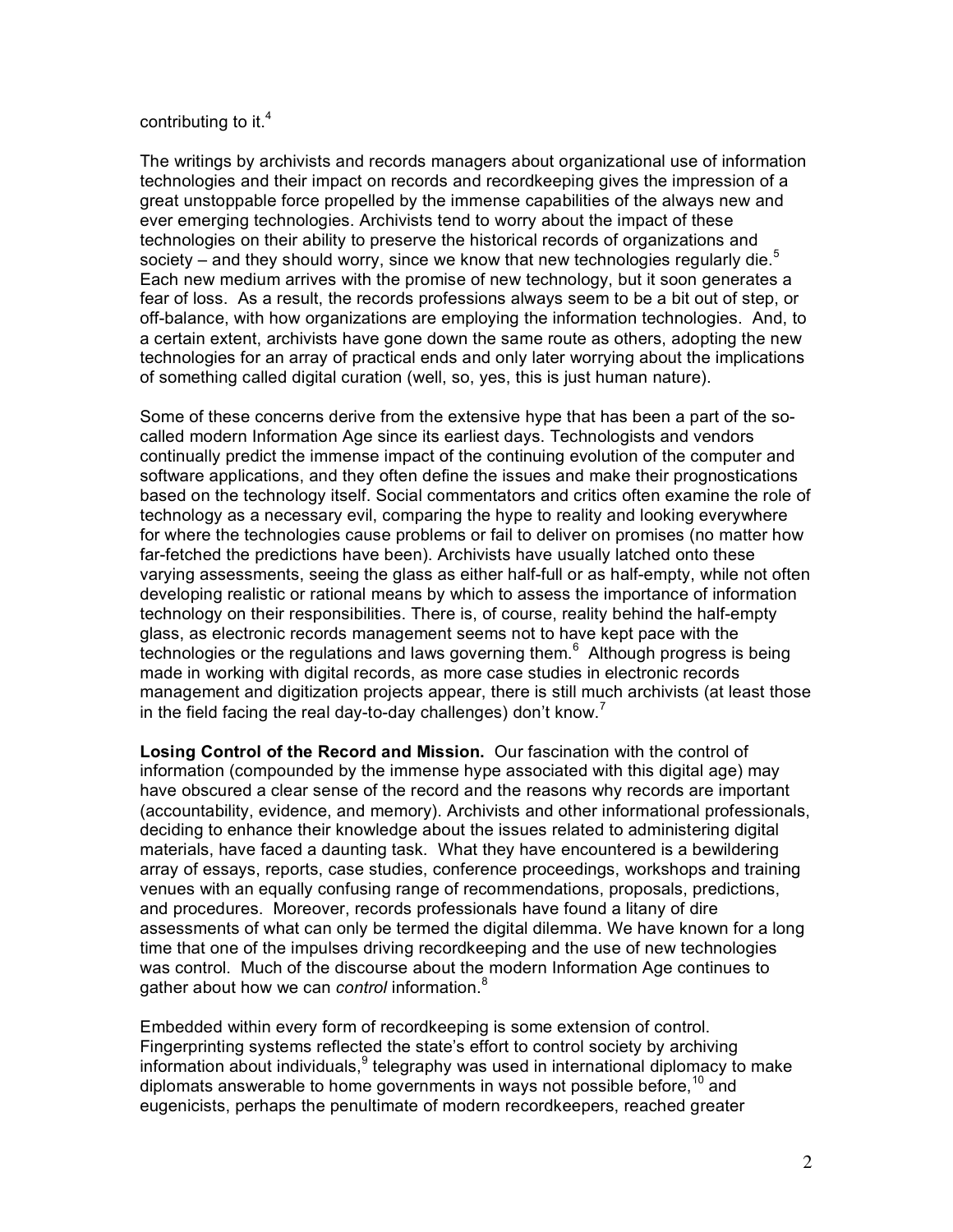possibilities with the aid of new encoding systems. $^{11}$  The continuous emerging of new digital records systems also has prompted many to focus on legal recourse as a means of fixing the digital document<sup>12</sup> or In contending with such issues as personal privacy and the meaning of such privacy in the networked digital age. $13$ 

Indeed, in any new means of disseminating information, such as printing half a millennia ago and now the constantly changing digital technologies, control emerges as an important issue. It is no coincidence, for example, that intellectual property has become a major issue since the advent and spread of modern computing technologies, something that librarians, museum curators, and archivists involved in digitization projects certainly are aware of as they consider what to digitize and place online.<sup>14</sup> Technology has always been connected with control, as the history of printing suggests,<sup>15</sup> and control can be seen, in this particular technology, as being aimed to create order. While the emergence of digital records creation and keeping in the past two generations has generated considerable discussion by archivists and records managers about issues such as the definition of records, the notion of reliability or authenticity in digital systems, and the prospects and future of the various elements of the records professions, similar concerns were expressed with earlier technologies. There is an irony in this, however, because as government, corporations, institutions, and even individuals have adopted digital technologies for control (as well as an competitive edge), the ability of records professionals to manage and preserve (control?) records seems to have eroded.

There is a perspective archivists and other information professionals must develop as they contend with new ways of enabling access to and preservation of documentary sources. We know from the early history of printing that certain traditional crafts associated with the earlier manuscript production of books continued, and even flourished, for a while.<sup>16</sup> As records managers have worked hard to become *information* professionals and archivists have worried about the impact of digital systems on certain kinds of documentation (think of literary and personal manuscripts), what we might be seeing is a kind of overzealous reaction prompted by all the hype about the promise of the impact of electronic systems. McKitterick, considering the advent of printing, reminds us that we need to be self-critical of our own ability to step outside of our own time and space in order to examine how we receive, use, and re-work information. As McKitterick argues, "The way that we read, the trust that we are prepared to share, and the status with which we endow books or other documents that purport to be true representations, are products of generations whose ways of looking, and of believing, have been trained by photography and by the much greater uniformity of the machine-made book. In looking at the products of a little over half a millennium, what has been often called the age of print, in fact we look with eyes predisposed by inventions of just the last two centuries."<sup>17</sup> In other words, we need to think bigger and more broadly than we normally have when considering the role of technology in our lives, past and present. Maybe now archivists are looking at our own professional challenges just through the lens of only three or four decades of technological innovation (rather than a systematic historical lens one might assume an archivist possessed).

**Appraisal and Archival Control.** Now, why discuss all of this about recordkeeping and control, when I am supposed to be discussing appraisal issues and methods in the digital realm? The reason is because archivists, despite their general sense of lacking any power, exercise (or try to, at least) control in nearly every activity they engage in. Every appraisal decision, preparation of a finding aid, conference in a reference or chat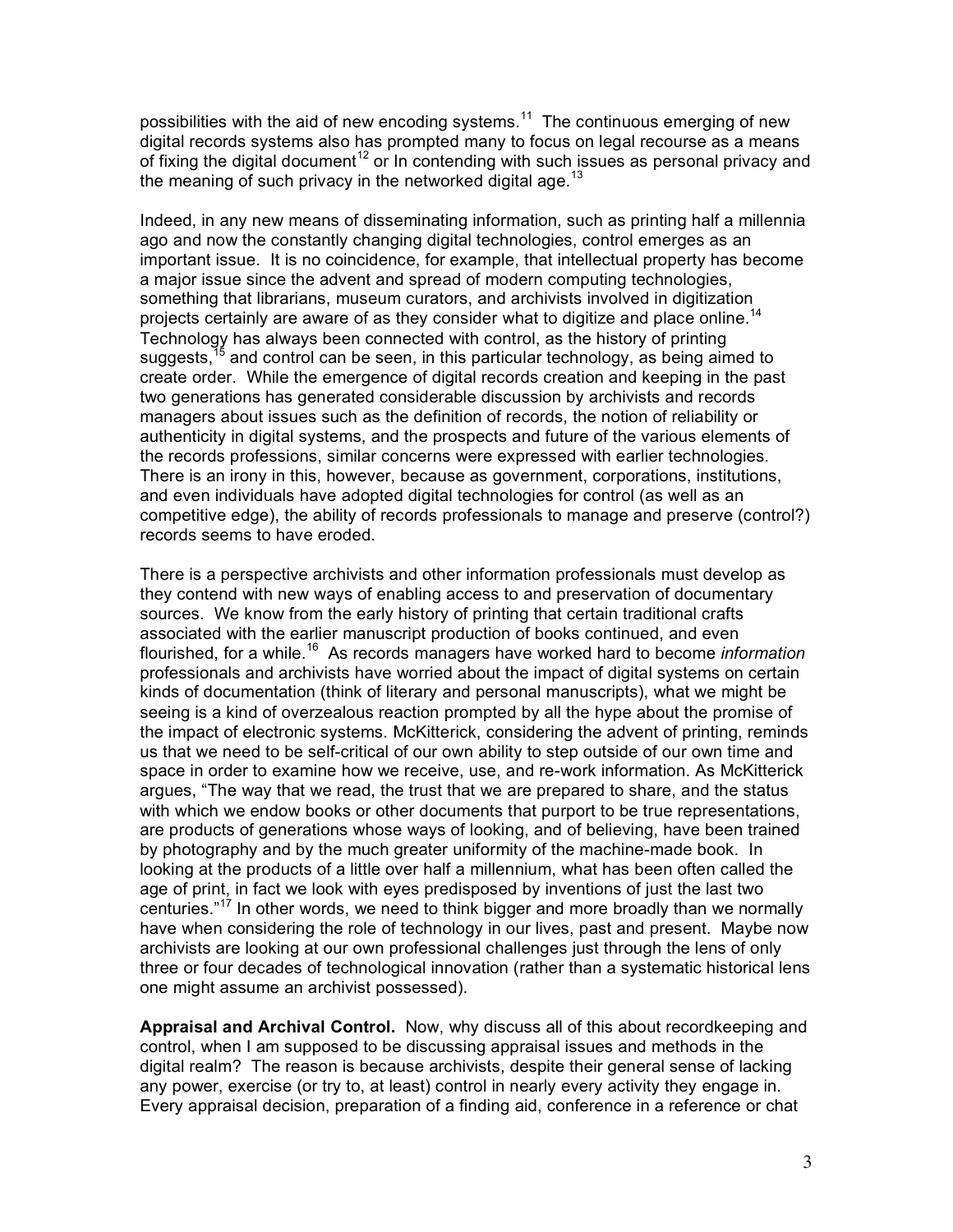room with a researcher, preservation action, and launching of a marketing campaign to reach new research communities has something fundamentally to do with control because some one or some group has to make a decision. Making a decision about digitizing an archival collection or fonds or a portion of a collection or fonds is another control matter. Digitizing is a form of re-appraisal, so it figures that if we are to make the right kinds of decisions in what we digitize and place on the Web, then we ought to know something about archival appraisal and its function in the archival profession. Given limited resources, financially and in terms of professional staff, the focus on digitizing ought to be on making the best-informed decisions, rather than playing with the technological tools and gadgets offering themselves to us on a daily basis. As we have seen in other sectors of the archival community, such as archival representation where we raced ahead to focus on the minutiae of standards before having much knowledge about what our researchers want and how they find it, archivists often downplay the fundamental significance of the appraisal function (perhaps because it is both an intense, time-consuming intellectual exercise and because it forces archivists to reflect on, determine, and communicate their mission and objectives).

When I use the word "control," I am not seeking to imply something sinister or evil (control to shape historical interpretations or influencing cultural memory or blocking legal and governmental investigations). What I am describing is an effort to look at a vast universe of documentation (and a universe that is expanding quite rapidly) and then to shrink it down in some strategic, planned, or rational fashion that allows archivists to administer it and researchers to access it. This kind of control is at the heart of archival appraisal. Maybe it is also at the heart of "digital curation," although I am not sure yet what this is, explaining why I have come to this conference. Most likely, however, given the nature of the digital universe and the need for archivists to practice digitization and preserve and manage its results, archival appraisal needs to be ramped up so that we select the right materials to digitize and pick from the digitally born records the most critically important to our researchers and society. Of course, maybe we have plunged too far ahead again with our fascination of digital stuff of our knowledge of researchers and the societal need for archival sources, just as we did with descriptive standards.

**Archival Appraisal Activity and Thinking.** One can discern many perspectives about appraisal among practicing archivists, so my efforts here to describe briefly this process can be challenged easily enough. However, I think there are some issues that are probably beyond argument.<sup>18</sup> First, archival appraisal, after T.R. Schellenberg's characterization of it in the 1940s and 1950s at the National Archives as an effort to discern how to identify the evidential and informational values of records, generated little practical or theoretical discussion for many decades. Archivists mouthed Schellenberg's key points, although they were hard-pressed to apply meaningfully his values (even under oath in the courtroom) or to articulate in any detail just what these values meant in daily work. Second, most archivists, for the majority of the run of the modern archival community's existence, have assumed that they are appraising records and recordkeeping systems for historical purposes and for the use of historians. This appraisal objective has been increasingly questioned in the past two decades as other research communities (from genealogists to journalists to policymakers) have emerged as important clienteles and as other values, such as accountability and cultural memory, have become more prominent. Third, archival appraisal became, in the 1980s and 1990s, the dominant topic of debate about the archival mission and archival knowledge or theory, due to a variety of complicated and interrelated reasons (including a period of professional focus on planning and a recognition of the weaknesses of existing appraisal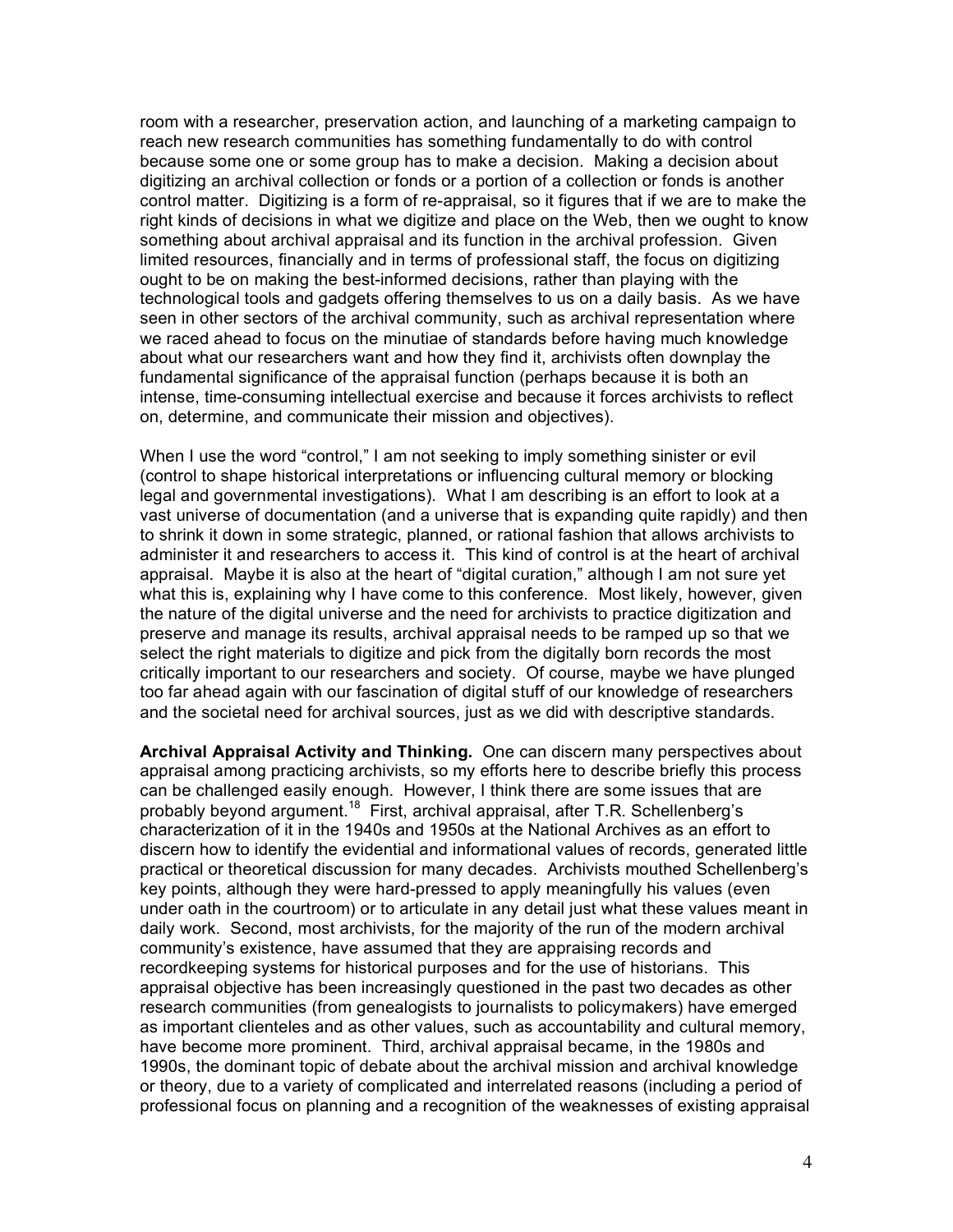approaches and results). If nothing else, there was consensus that it was worthwhile to discuss what the existing universe of documentation held in archival programs represented (if it represented anything more than some cosmic grab bag of symbolically and culturally important stuff).

While the first three of these concern the historic dimension of archival appraisal, the other prevalent features of archival appraisal are firmly seated in the here and now. Fourth, there are a variety of archival appraisal models and methodologies being used in the field, with a mix of results, including the Schellenberg framework of values, the articulation of institutional collection policies, archival documentation strategies, and macro-appraisal approaches such as functional analysis. Most likely, the Schellenbergian framework reigns supreme as a convenient shorthand means to describe why and what archival appraisal is supposed to be about. There are also many who mix and match these various approaches for different kinds of documentary projects, as well as some who adopt a passive approach of taking whatever records their parent organizations or external donors offer them. Fifth, and finally, there is a sense that digitally-born records systems require new appraisal approaches, needing a blend of new technical and professional elements, that will be considerably different from what we have seen developed and used to this point. We need new means to deal with electronic mail, instant messaging, text messaging, Websites, and other newer and still emerging information forms that are replacing or supplementing the older documentary systems archivists have been accustomed to appraising. Digital curators are maybe just adding more to this mix. This latter work may also require a major new professional paradigm shift overcoming the artificial and counter-productive barriers existing between archivists, records managers, knowledge managers, librarians, and information and computer scientists. We can add to the problematic divisions, the one between appraisal archivists and those developing digital libraries and archives, where so much of the latter focus has been on the tools and techniques rather than the selection of what is to be digitized.

**What Guides Us into the Brave New Digital World?** In approaching appraisal decisions, and here I also include making decisions about digitizing collections and fonds held by archives, we need to have some guiding concepts. Have there been any articulated? Why, yes. Records professionals have become so immersed in the technical challenges of digital records that they forget other dimensions, as Verne Harris and his thoughts on ethics, using South Africa as his focus, remind us. Harris reminds us that an understanding of records, their creation and their use, reflects a variety of aspects of what transpires in governments, corporations, and other institutions. "For archivists and others who care about electronic memory it is time – and it has always been time – to wise up," he writes. "Good recordmaking seems to thrive in what we could call extreme environments – oppressive environments, on the one hand, and environments shaped by the call of justice on the other. Unless we understand the political dimensions and conceptualize our struggle as a struggle for justice, we condemn ourselves to rearranging deckchairs on a sinking Titanic." While some will certainly quibble with his assessment, Harris makes an important point: the "work of recordmaking is justice and resistance to injustice. *The* issue in electronic recordmaking is ethics."<sup>19</sup>

Am I implying that some ethical or metaphysical purpose is what ought to drive us as we make selection decisions in the digital world? Not really, although that dimension needs to be there. My point is simpler. We need to have some collective sense of what we are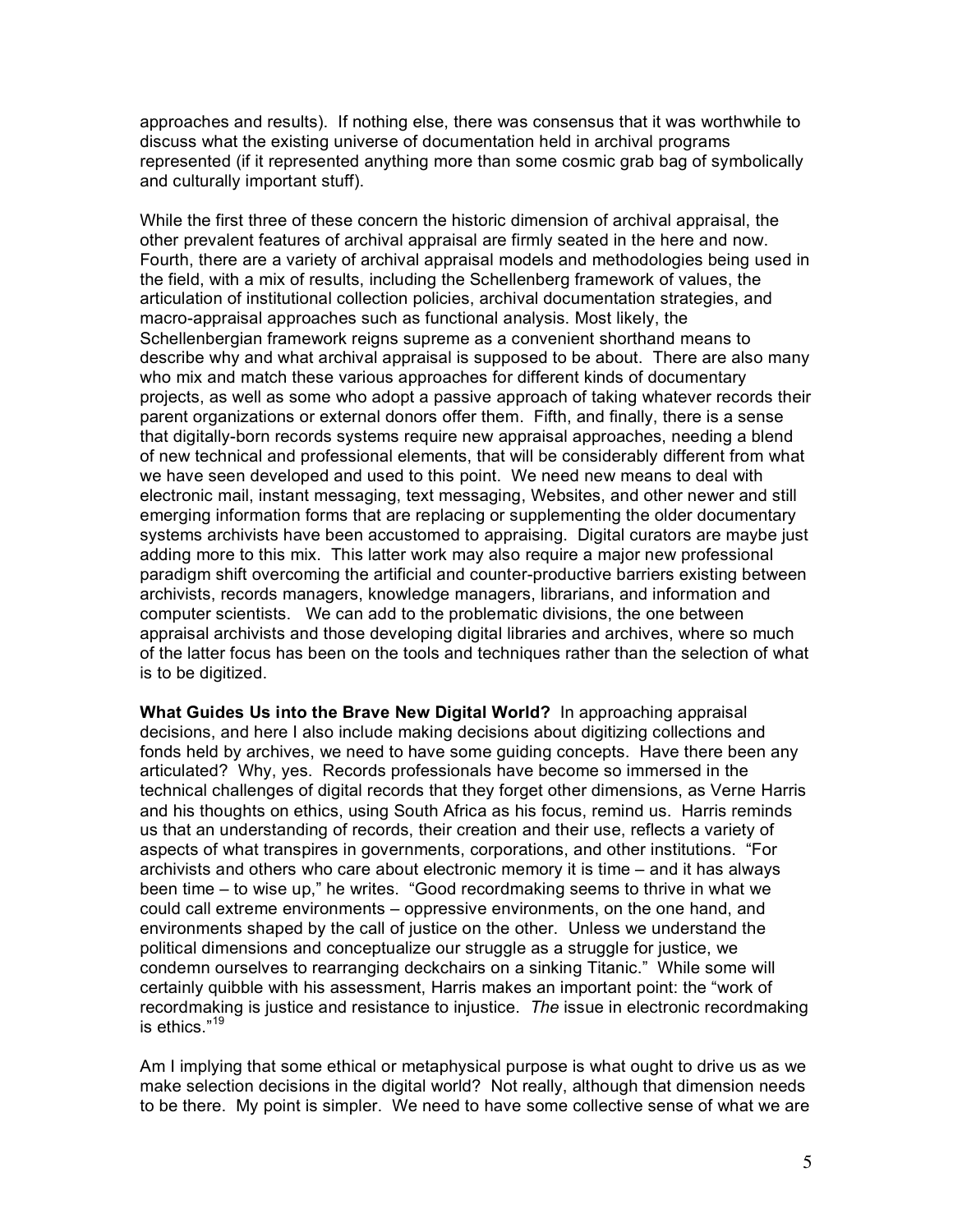selecting from or adding to the digital universe – and *why*. While we know at present that we lack basic proven methods to preserve with confidence digital objects combining text, data, images, video, and audio,  $20$  we mostly have not even asked the right questions about how, what, and why we make selection for digitization or from the digital universe. What good will discussions about metadata, repository architecture, data sets, user services, technical education, and so forth do for us if, first, we have no sense that we have the right materials to begin with, and, second, no understanding of the limitations and potential of this digital documentary universe? This is not a new issue; supposedly, we recognized that nothing good would come out of our archival description, preservation, reference, public programming, and general administration if we had acquired, through poor planning or bad decisions, the wrong stuff for our repositories (real or virtual). This is what a critical appreciation of archival appraisal does for us. Even if we mess it all up, we can leave behind some legacy of what it is that we thought we were trying to do. And, I might add, ethically we have an obligation to society and our clientele to be more transparent about what we are doing.

**What Ought to Be Present With Archival Appraisal?** There is no magical formula when it comes to appraising the documentary universe. We can't select the records just by their form. Nor can we let others make the decision, as if somehow this keeps us objective. We can't rely on technology enabling us to save everything, and then allow us to find it again in an efficient and meaningful way. Appraisal is messy, subjective, and defined as much by failure as success (maybe actually more by failures since they seem to get the most attention). Even with all these hedges, there are some clear elements that must be present in our work in the digital world that can only be offered through the sensitivity generated by archival appraisal approaches.

Here is what we have learned by our thinking about and tinkering with archival appraisal through the past half-century or so:

- *Possess A Mission and Purpose*. We must have a clear sense of what we are trying to accomplish with our acquiring or managing documentary sources. Are we seeking a representative documentation? Are we trying to identify the critical events, functions, and activities of our society and its institutions and citizens? Are we trying to empower organizations and individuals to document effectively themselves? The point is that we have a clear aim in mind. This will lead to all the proper discussions necessary to notch things up and ask the same questions at higher and higher levels. Some, like Ross Harvey, have argued that the matter of "digital preservation must come from within the responsibilities of almost every creator and every user of digital information, not just those of librarians and archivists," but this does not mean that archivists should not be the drivers in the appraisal function, especially as appraisal has expanded to be far more cooperative concept and application.<sup>21</sup> And this will not happen if we cannot articulate a rationale for what we are doing.
- *Involve Records Designers, Creators, Users, and Custodians.* We need to develop mechanisms to involve the individuals who design the software, the institutions and individuals who generate the reasons for why records systems are needed and what they contain, the individuals who seek to make use of the evidence found in these records systems, and those who are seeking to create real and virtual repositories for the archival sources.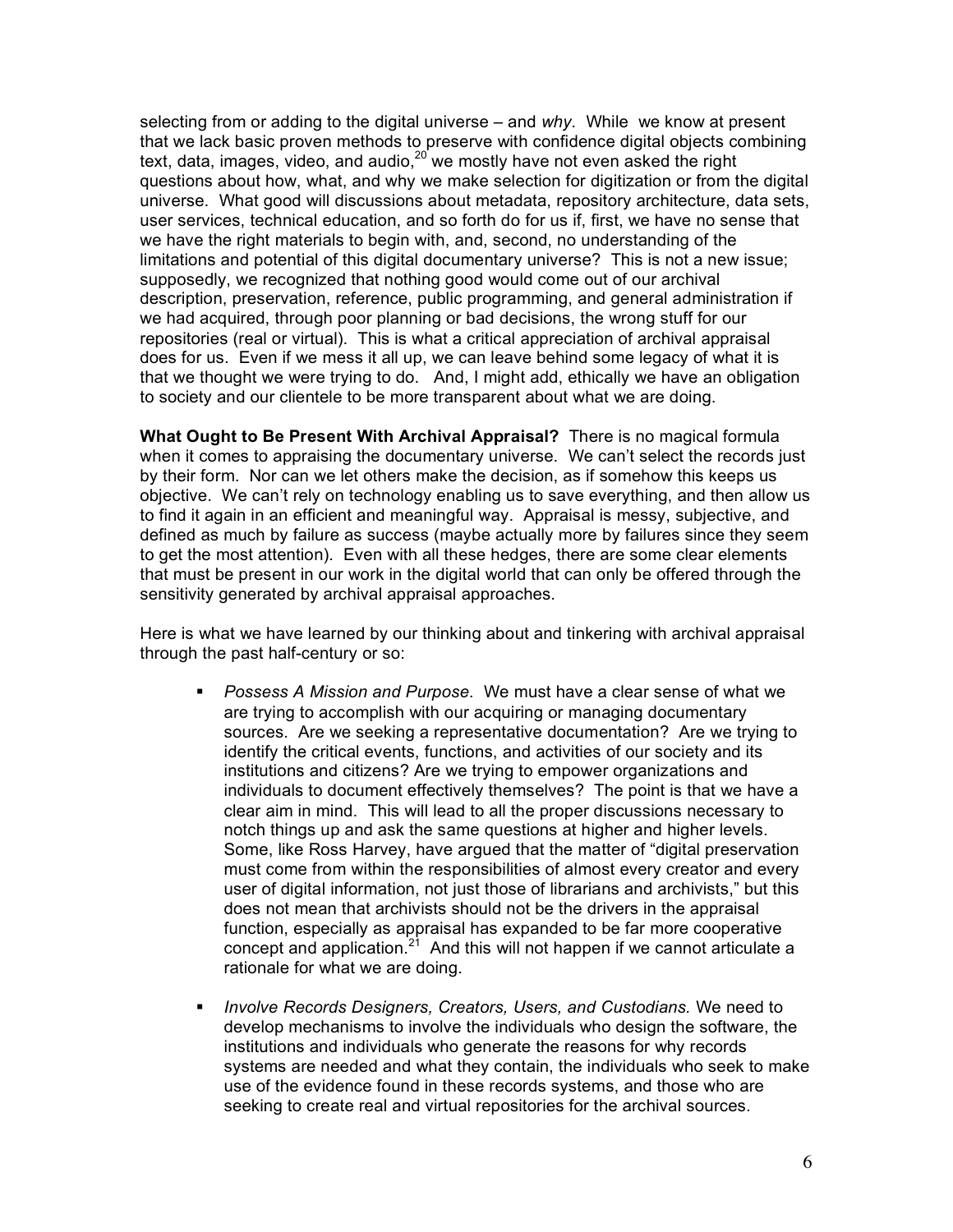Really, the documentary universe has always been complex enough to warrant this kind of activity, but in the past, because of the traditional analog nature of the documentary sources, we were able to go about this process much more leisurely or casually. Now the pace of change and technological innovation supporting recordkeeping systems necessitates that we function in a fashion that makes us far more accountable to society and to each other than ever before. There is some evidence that organizations are learning that it is not those who innovatively use new digital information technologies who benefit the most, but rather those who can move past the allure of being on the cutting edge to work with and adapt more reliable and trustworthy applications.<sup>22</sup>

 *Document What We Do.* It can be amusing, if not frustrating, at times to realize that we have invested quite a bit of time and energy in building a Web presence, endeavoring to enhance access in a virtual way, and digitizing resources for wider access and use without giving much attention to documenting our own appraisal decisions. It is rare to find a full appraisal report on the Web, or at least one that can be useful both to professional archivists and to the researchers in our archives (and, perhaps, we should add to this, the systems designers and digital curators). At the moment, mostly we can find guidelines issued by government agencies or other institutions for appraising electronic that imply something (but not everything) about we do when we appraise. Here are some suggestive examples from the government sector. The Texas State Archives acknowledges that the electronic record is clearly a record and must be treated like any other record, places the responsibility with agency heads and designated records managers, and deems electronic records to be an "important asset" (although this state archives only accepts records in analog formats "on paper or microforms").<sup>23</sup> The National Archives of Australia works off of a broad definition of official records and "archival resources," relies on a fairly traditional set of appraisal criteria (administrative, fiscal, legal, evidential and/or informational values), but adds that electronic records must be appraised with "some additional criteria," "accessibility, manipulability and information system v recordkeeping system." This archives also emphasizes government functions, seeking "to specify which records should be captured and kept accessible" and building in "recordkeeping requirements" "at the systems development or upgrade stage." Appraisal needs to happen at the "logical level," "independent of how the records are physically stored and of frequent system and software changes."<sup>24</sup> The Mississippi Department of Archives and History provides a fairly explicit explanation about how it appraises electronic records from initial appraisal, through a retention scheduling system, and including on-site visits by records analysts, all based on the belief that "paper and electronic records need to be managed together."<sup>25</sup> These are just examples of what we have. What we need are indepth, serious appraisal studies that can both assist us all in making both the right selection decisions from among the digitally-born universe and for adding to the documentary universe new digitized materials from before the advent of the computer.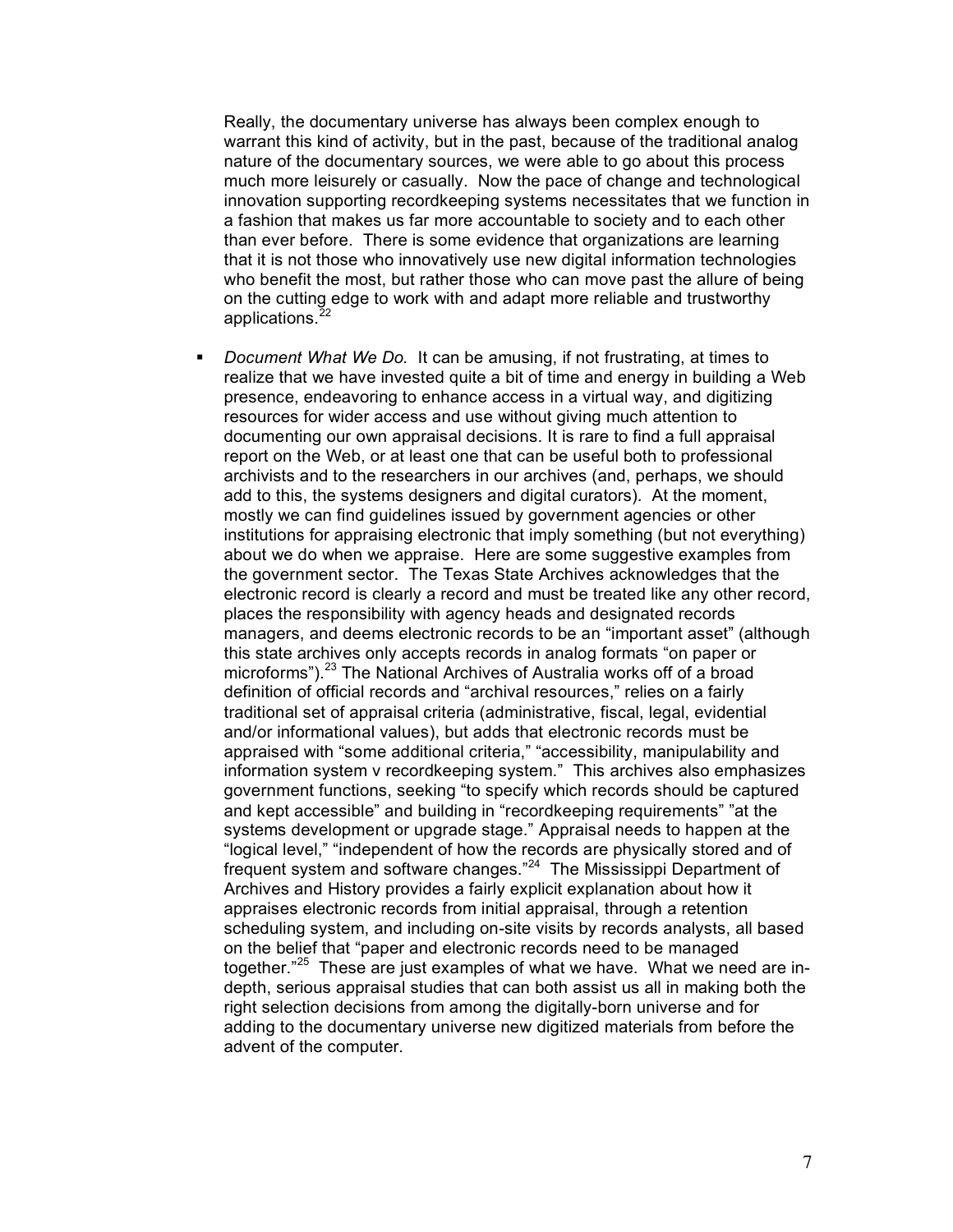What can make all of this possible is a fairly rich conceptual literature about archival appraisal methodology and a fair number of archivists with expertise about appraisal issues.

**Conclusion: Are Archivists Becoming Something Else?** There may be some irony involved with the matters of laboring in the digital realm. As archivists work increasingly with electronic records, both born digitally and digitized, will the nature of their work or their basic identity change? Sue Myburgh concludes that information and communication technologies have changed "all three of the basic pillars upon which the information professions rest: the containers of information, i. e. the documents themselves, the means by which they can be communicated and the tools used to manage them."<sup>26</sup> She worries about the basic theory supporting the practice of such information professionals, especially with so much emphasis on "document management and the management of warehouses of documents," factors so stressed by the traditional information professions that they have not been "managing information at all."<sup>27</sup> Well, maybe. I remained less concerned about the survival of the archivist and more interested in the survival of the archival mission. However, the problem has been that we have not been very adept at explaining ourselves, one reason maybe why Myburgh frets about those "warehouses of documents." The problem is that we have not made society or even our close colleagues understand why those warehouses are so critical. Maybe the new efforts at digitization will give us another opportunity but, I worry that maybe even here we have raced ahead with an emphasis on technique or technology at the expense of understanding what all this fascinating new stuff on the Web means.

 <sup>1</sup> Richard Pearce-Moses, "Becoming an Archivist in the Digital Era," *Archival Outlook*, May/June

<sup>2006,</sup> p. 3.<br><sup>2</sup> Kenneth Thibodeau, "Archival Science and Archival Engineering: Building a New Future for the Past," *Archival Outlook*, May/June 2006, p. 6. <sup>3</sup> <sup>I</sup> tried to summarize and evaluate the earlier work in my *The First Generation of Electronic*

*Records Archivists in the United States: A Study in Professionalization* (New York: Haworth Press, 1994).<br><sup>4</sup> "Tech Researchers Calculate Digital Info," *New York Times*, March 6, 2007.<br><sup>5</sup> See Lisa Gitelman and Geoffrey B. Pingree, eds., *New Media, 1740-1915* (Cambridge: MIT

Press, 2003) and Jonathan Sterne, *The Audible Past: Cultural Origins of Sound Reproduction*

<sup>(</sup>Durham: Duke University Press, 2003). <sup>6</sup> See, for example, Robert F. Williams and Lori J. Ashley, *<sup>2005</sup> Electronic Records Management Survey: A Renewed Call to Action* (Chicago: Cohasset Associates, Inc., ARMA International, and AIIM, 2005).<br><sup>7</sup> Julie McLeod and Catherine Hare, eds., *Managing Electronic Records* (London: Facet

Publishing, 2005).<br><sup>8</sup> James R. Beniger, *The Control Revolution: Technological and Economic Origins of the*<br>*Information Society* (Cambridge: Harvard University Press, 1986).

<sup>&</sup>lt;sup>9</sup> Simon A. Cole, *Suspect Identities: A History of Fingerprinting and Criminal Identification*<br>(Cambridge: Harvard University Press, 2001).

<sup>(</sup>Cambridge: Harvard University Press, 2001). <sup>10</sup> David Paul Nickles, *Under the Wire: How the Telegraph Changed Diplomacy* (Cambridge:

Harvard University Press, 2003).<br><sup>11</sup> Edwin Black, *War Against the Weak: Eugenics and America's Campaign to Create a Master*<br>*Race* (New York: Four Walls Eight Windows, 2003).

<sup>&</sup>lt;sup>12</sup> See, for example, Michael R. Overly and Chanley T. Howell, *Document Retention in the Electronic Workplace* (Pike and Fischer, 2001).